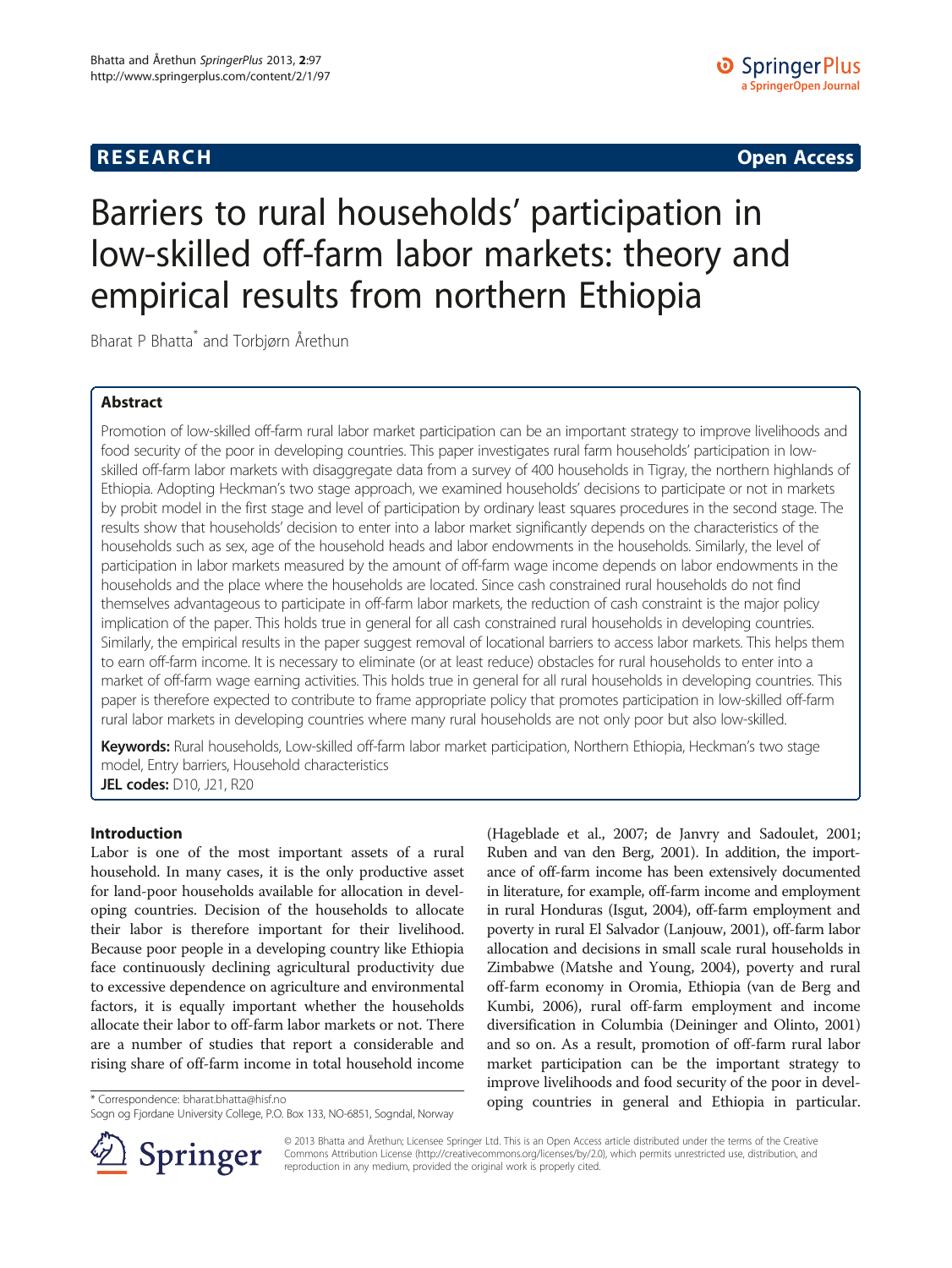However, the share of rural households reporting specific skills such as carpentry and sewing was about 3% in the study area, indicating the importance of low-skilled offfarm labor markets, but not an off-farm labor market in general. Similarly, the share of rural households reporting income from off-farm labor market participation was only 54% in the study area implying that there were nearly 50% households which did not participate in off-farm rural labor markets. The study is significantly important in this context in order to explore the barriers for the rural households to enter into low-skilled off-farm wage earning activities. Participation of rural households on off-farm labor markets varies significantly across/within countries. The same is true with the factors influencing the participation. However, there are hardly any studies that focus on low-skilled labor markets.

In addition to the studies in this line of inquiry cited above, there are many other studies with emphasis on investigating the entry barriers to off-farm rural labor markets in developing countries, for example, determinants of rural labor market participation in Tanzania (Mduma and Wobst, [2005\)](#page-6-0), determinants of off-farm earning (Abdulai and Delgado, [1999;](#page-6-0) Escobal, [2001](#page-6-0)), income diversification and entry barriers in the Tigray region of northern Ethiopia (Woldenhanna and Oskam, [2001\)](#page-6-0), factors determining off-farm activities and income of rural households with focus on education in Mexico (Yunez-Naude and Taylor, [2001\)](#page-6-0), patterns, determinants and impacts of income diversification in rural Nigeria (Babatunde and Qaim, [2009\)](#page-6-0), and so on. However, none of these studies clearly focus on low-skilled off-farm labor markets whereas the majority of rural households do not have any specific skills as in Tigray. The study in this paper focus on low-skilled off-farm labor markets and addresses the problem from a theoretical and behavioral perspective. The study uses a behavioral model where a household maximizes utility subject to constraints due to time, cash, production and budget which is a reasonable assumption for rural households in developing countries. This study also empirically addresses the problem using a model which is consistent with rural households' behavior in participating off-farm wage earning activities in developing countries. In this respect, the study is significantly different from other studies.

The objective of the paper is to examine rural households' participation in low-skilled off-farm labor markets and to explore the factors that influence (or are correlated to) the participation. Following Heckman's approach (Heckman, [1979](#page-6-0); see also Wooldridge, [2002\)](#page-6-0), this paper adopts a two-stage procedure. In the first stage, rural farm households' decision to enter into a labor market and factors influencing these decisions are examined by a probit model. In the second stage, their level of participation and the factors that influence the level of participation are investigated by the ordinary least squares (OLS) method. Abdulai and Delgado [\(1999](#page-6-0)) have used the similar approach to investigate determinants of off-farm earnings in northern Ghana. de Janvry and Sadoulet [\(2001\)](#page-6-0) have used a multinomial model to analyze the role of off-farm activities in Mexico. The studies by Isgut [\(2004\)](#page-6-0), Yunez-Naude and Taylor [\(2001\)](#page-6-0), Lanjouw [\(2001\)](#page-6-0), and Ruben and van den Berg ([2001](#page-6-0)) have used probit and logit models to examine rural households' participation in various offfarm activities. We investigate the problem based on a survey of 400 households carried out in Tigray in 2003. The paper also highlights a theoretical contribution that cash constrained rural households face shadow wage rate within the households which are higher than the market wage rate making them not beneficial to participate in a labor market. In addition, the results in the paper contribute to empirical literature because no related recent evidence is available for Tigray using the same approach. It is necessary to eliminate (or at least reduce) obstacles for rural households to enter into a market of low-skilled offfarm wage earning activities. This holds true in general irrespective of locations of households.

The remainder of the paper is organized as follows. Section 2 outlines the theoretical and empirical bases underlying the study. Section 3 describes the data and estimations. Section 4 presents the empirical results and discussions. Finally, Section 5 concludes the study with some policy implications.

## Theoretical framework and the model

As households simultaneously take decisions regarding investment, production, consumption, and labor supply, a household perspective is the most appropriate to investigate factors influencing rural households' low-skilled off-farm labor market participation. Since a typical household in resource poor rural economies normally faces time, production, cash, and budget constraints, the household model must take those constraints into account (cf. Sadoulet and de Janvry, [1995](#page-6-0)). Our study area, Tigray, is not an exception. We therefore assume that a household maximizes utility, which is a function of consumption of agricultural goods, market-purchased commodities and leisure, subject to the above mentioned constrains:

$$
\text{Max U }(X_a, X_m, X_l)
$$

where U is a quasi-concave, continuous and non-decreasing utility function,  $X_a$  represents a vector of agricultural goods,  $X<sub>m</sub>$  is a vector of commodities purchased from markets, and  $X<sub>l</sub>$  is minimum time necessary for household and social activities, leisure and so on. The household maximizes utility subject to the following constraints: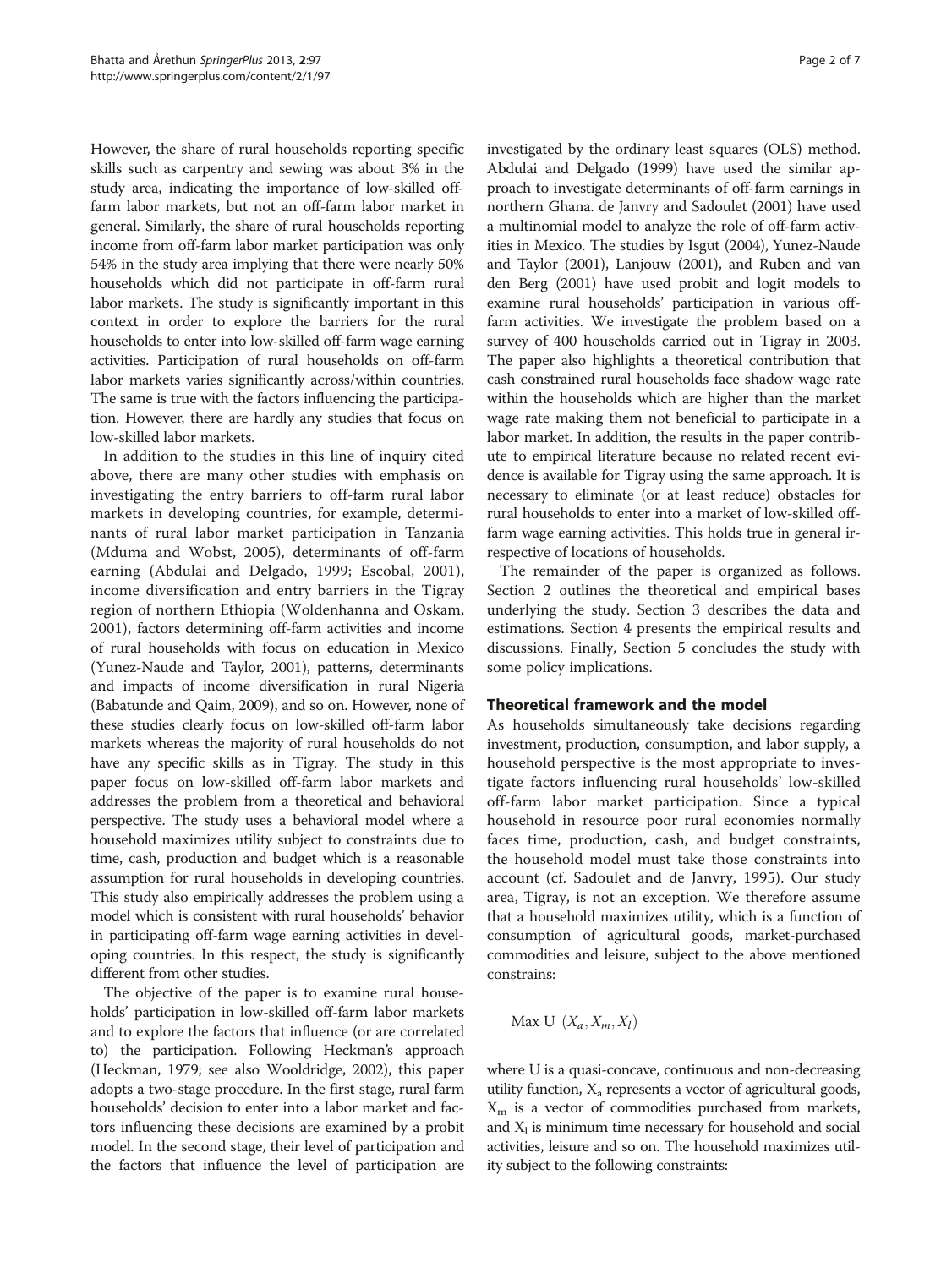- 1. Production constraint:  $Q = Q(L, X_f, \overline{A})$ where Q is the quantity of agricultural commodities produced by the household, L is total amount of time spent on its own farm,  $X_f$  represents households' use of market-purchased agricultural inputs such as fertilizer, and  $\overline{A}$  is the amount of fixed assets such as land.
- 2. Time constraint:  $T = F + X_1$ where T is total time of the household, F is time available for work after allocating the minimum necessary time for household and social activities, leisure and so on. So F-L is the amount of time that a household can sell in labor markets.
- 3. Cash constraint:  $P_f X_f w(F L) \le \bar{R}$ <br>where  $P_f$  is price of market-purchase where  $P_f$  is price of market-purchased inputs such as fertilizer, w denote the market wage rate, and  $\bar{R}$  is total cash (in fixed amount) available for the household from its own savings, remittances, loan from money lenders, friends and relatives and so on. Here we assume that there is no market for formal credits. The household needs cash to buy inputs such as fertilizer from markets so it faces cash constraint at the start of the season.
- 4. Budget constraint:

 $P_m X_m = P_a (Q - X_a) - P_f X_f + w(F - L) + \bar{R}$ <br>where P is price of market-purchased goods where  $P_m$  is price of market-purchased goods and  $P_a$ is price of agricultural commodities.

Here we assume a seasonal labor market. This is a reasonable assumption for the study area. In rainy and harvesting seasons, for example, everybody works in their own farms and laborers are hired in or out very rarely.

Combining the constraints (1), (2), and (4) to get a full budget constraint:

$$
P_m X_m + P_a X_a = P_a Q(L, X_f, \bar{A}) - P_f X_f + w(T - X_l - L)
$$
  
+ $\bar{R} \sigma r P_a Q(L, X_f, \bar{A}) - P_f X_f + wT - wL + \bar{R}$   
- $P_m X_m - P_a X_a - wX_l = 0$ 

Setting Lagrange function to maximize household utility subject to the full budget constraint and credit constraint:

$$
Z = U(X_a, X_m, X_l) + \lambda \{P_a Q(L, X_f, \bar{A}) - P_f X_f
$$
  
+ 
$$
+ wT - wL + \bar{R} - P_m X_m - P_a X_a - wX_l\}
$$
  
+ 
$$
\mu \{\bar{R} + w(T - X_l - L) - P_f X_f\}
$$

Differentiating the Lagrangian function with respect to labor (L) and setting the equation equal to zero gives the first order condition of household utility maximization as follows:

$$
\frac{\delta Z}{\delta L} = \lambda (P_a Q_L - w) - \mu w = 0 \Rightarrow P_a Q_L = \frac{(\lambda + \mu)}{\lambda} w
$$
  
or, MVP<sub>L</sub> =  $\frac{(\lambda + \mu)}{\lambda} w \Rightarrow$  MVP<sub>L</sub>/<sub>w</sub>  
=  $\frac{(\lambda + \mu)}{\lambda} > 1 \Rightarrow$  MVP<sub>L</sub> > w

where  $MVP<sub>L</sub>$  stands for marginal value product of labor in their farm. The above relation clearly shows that the household wage rate deviates from market wage rate if the household faces a binding cash constraint (i.e.,  $\mu$ >0). As a result, the household cannot get rid of shadow wage rate. As long as the cash constraint is binding (i.e.,  $\mu\neq 0$ ), household shadow wage rate is higher than the market wage rate making the household not beneficial to participate in a labor market. It is the shadow wage rate which decides whether a household would participate or not in a labor market. If the shadow wage rate lies within "price band"(cf. Key et al., [2000\)](#page-6-0), the household becomes self-sufficient and will not participate in a market (cf. Sadoulet and de Janvry, [1995](#page-6-0)). In contrast, the household will participate in a market if the shadow wage rate lies above the price band. The relation has an important policy implication that it is the cash constraint that obstructs rural households from entering into a market of off-farm wage activities. It is necessary to remove the cash constraint of rural households in developing countries so that the rural poor will participate in labor markets and become less dependent on subsistent farming resulting in less land degradation.

As can be seen above, labor market participation by a rural household depends on the width of the price band and the value of shadow wage rate. The width of the price band depends on transaction costs, shallow markets, price risk and risk aversion. Shadow wage rate is determined internally within the household and depends on household characteristics and household specific indicators of the market and resource endowments of the household. Hence the estimable econometric model for labor market participation by rural households can be written as:

$$
LMP_i = LMP(M, h^z, R, L, U)
$$

where LMP stands for labor market participation by rural households, M the vector of factors related to characteristics of the market such as transactions costs and information asymmetries and,  $h^2$  the vector of household characteristics such as age, sex, education of household head and consumer worker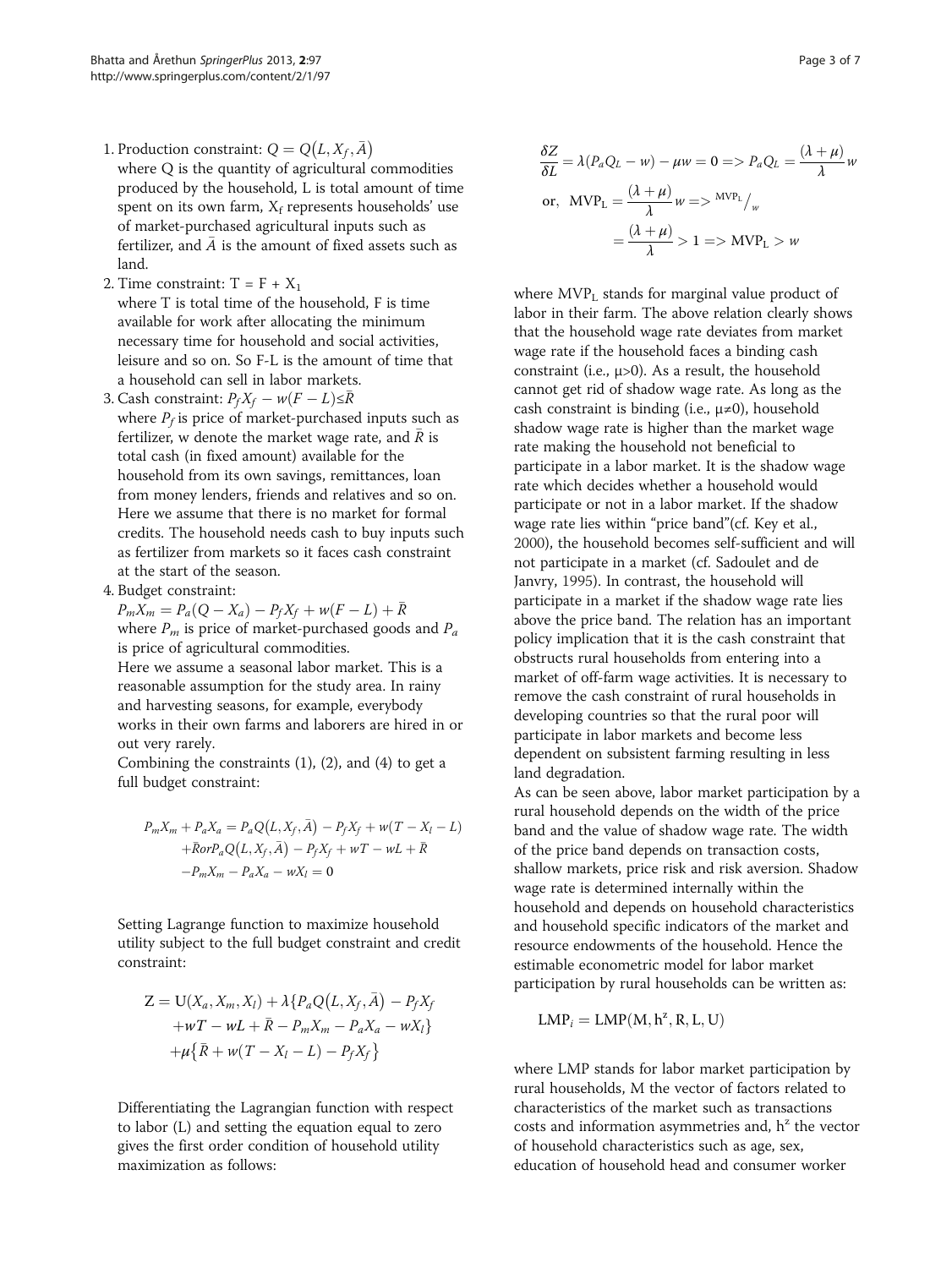ratio, R the vector of household income and resource endowments such as labor, oxen, livestock, and land owned, L the vector of village level factors and public goods to account for fixed and random effects, and U the vector of unobserved factors with expected value of zero. If any of the variables in those groups are significant, it indicates imperfections in the markets that the rural households face. Otherwise the markets function reasonably well.

A rural farm household first decides to enter or not into an off-farm labor market. Having entered into the market, the next question comes how much the household earns from the market. The OLS model is applicable if all the households participate in markets. All the households do not participate in offfarm labor markets because some households may not find themselves advantageous to participate (voluntary nonparticipants) (cf. theoretical model in Section 2) while others may not get the opportunity to participate due to market conditions (involuntary nonparticipants). The estimation of OLS regression excluding the non-participants from the analysis introduces a sample selection bias to the model. The questions addressed in the paper are therefore investigated by using Heckman's two stage model (Heckman, [1979;](#page-6-0) see also Wooldridge, [2002](#page-6-0)). The first stage examines whether farm households decide or not to participate in markets and factors that affect them to come up with that decision using a probit model. The probit model estimates probabilities of a household to participate in markets. The second stage analyzes level of participation by OLS model. In the second stage, the dependent variable is continuous and inverse mills ratio (IMR) was also included as one of the explanatory variables in the model in order to check for selection bias. The decision and level of participation by the rural farm households are discussed separately below.

# Data and estimation

The study in this paper uses primary data from a sample of  $400^a$  households in 16 tabia<sup>b</sup> located in Tigray. Tigray is estimated to have a total area of 80,000 sq. km. Altitude ranges from 3900 meters in the Southern zone to 500 meters in the Eastern zone. Tigray consists of 4 administrative zones, 35 districts (weredas<sup>c</sup>), 1089 tabias and 74 towns. Mekelle is the capital city of Tigray. The altitude of the study areas ranges from 1750 to 2750 meters above sea level. The climate in Tigray is highly unpredictable characterized especially by unreliable rainfall. The Tigray region faces sparse, extremely erratic and highly uneven distribution of seasonal rainfall and frequent drought. Severe droughts causing famine have affected the region approximately every tenth year through this century (REST and NORAGRIC, [1995](#page-6-0)). The amount of rainfall increases with altitude and from east to west, and decreases from south to north. Average rainfall varies from about 200 mm per year in the northeast lowlands to over 1000 mm per year in the south western highlands. Rainfall starts in late June/early July and ends in late August or early September. Most of the rainfall occurs from June to September.

Samples were selected adopting a stratified random sampling approach based on market access, population density, rainfall, and irrigation projects. First 16 tabias were selected for a household survey using a stratified sampling method. Lists of all households were obtained from those tabias selected and simple random sampling approach was adopted to select 25 households from each tabia. The survey was carried out in 2003. Table 1 illustrates descriptive statistics of the variables.

#### Results and discussion

Here we present the results and discuss them. A substantial body of empirical results was generated using an iterative model building approach. The paragraphs that

#### Table 1 Descriptive statistics of variables used in econometric analysis

| <b>Variables</b>                                                       |                |                | Type Mean Std. Dev.      | Min.     | Max.           |
|------------------------------------------------------------------------|----------------|----------------|--------------------------|----------|----------------|
| Distance of household from<br>wereda headquarters (time in<br>minutes) | $\subset$      | 165.8          | 96.4                     | 3        | 480            |
| Good access to road $=1$ ,<br>$0 =$ otherwise                          | D              |                |                          | 0        | 1              |
| Close to market $=1$ ,<br>$0 =$ otherwise                              | D              |                |                          | $\Omega$ | 1              |
| Male $=1$ , 0 = otherwise                                              | D              |                |                          | 0        | 6              |
| Age of household head                                                  | C              | 53.8           | 144                      | 24       | 98             |
| Education of household head                                            | D              | $\overline{a}$ | $\overline{\phantom{0}}$ | 0        | 6              |
| Female labor in household                                              | C              | 1.3            | .7                       | 0        | 5              |
| Male labor in household                                                | C              | 1.1            | $\overline{9}$           | 0        | $\overline{4}$ |
| Dependency ratio                                                       | C              | 2.3            | 1.1                      | 1        | 7              |
| No of oxen in a household                                              | $\subset$      | $\mathsf{Q}$   | $\overline{9}$           | 0        | 5              |
| Tropical livestock unit in a<br>household                              | $\subset$      | 2.6            | 2.8                      | 0        | 15.9           |
| Labor market participation,<br>$yes=1$ ,<br>$0 =$ otherwise            | D              |                |                          | 0        | 1              |
| Own land holding                                                       | C              | 1.1            | .7                       | .13      | 6.5            |
| Southern, yes $=1$ ,<br>$0 =$ otherwise                                | D              |                |                          | 0        | 1              |
| Eastern, yes =1, $0 =$ otherwise                                       | D              |                |                          | 0        | 1              |
| Central, yes =1, $0 =$ otherwise                                       | D              |                |                          | 0        | 1              |
| Western, yes $=1, 0 =$ otherwise                                       | D              |                |                          | 0        | 1              |
| Labor income in Birr                                                   | $\overline{C}$ | 169.1          | 324.4                    | 0        | 2400           |

Where  $C =$  continuous,  $D =$  dummy,  $=$  not applicable.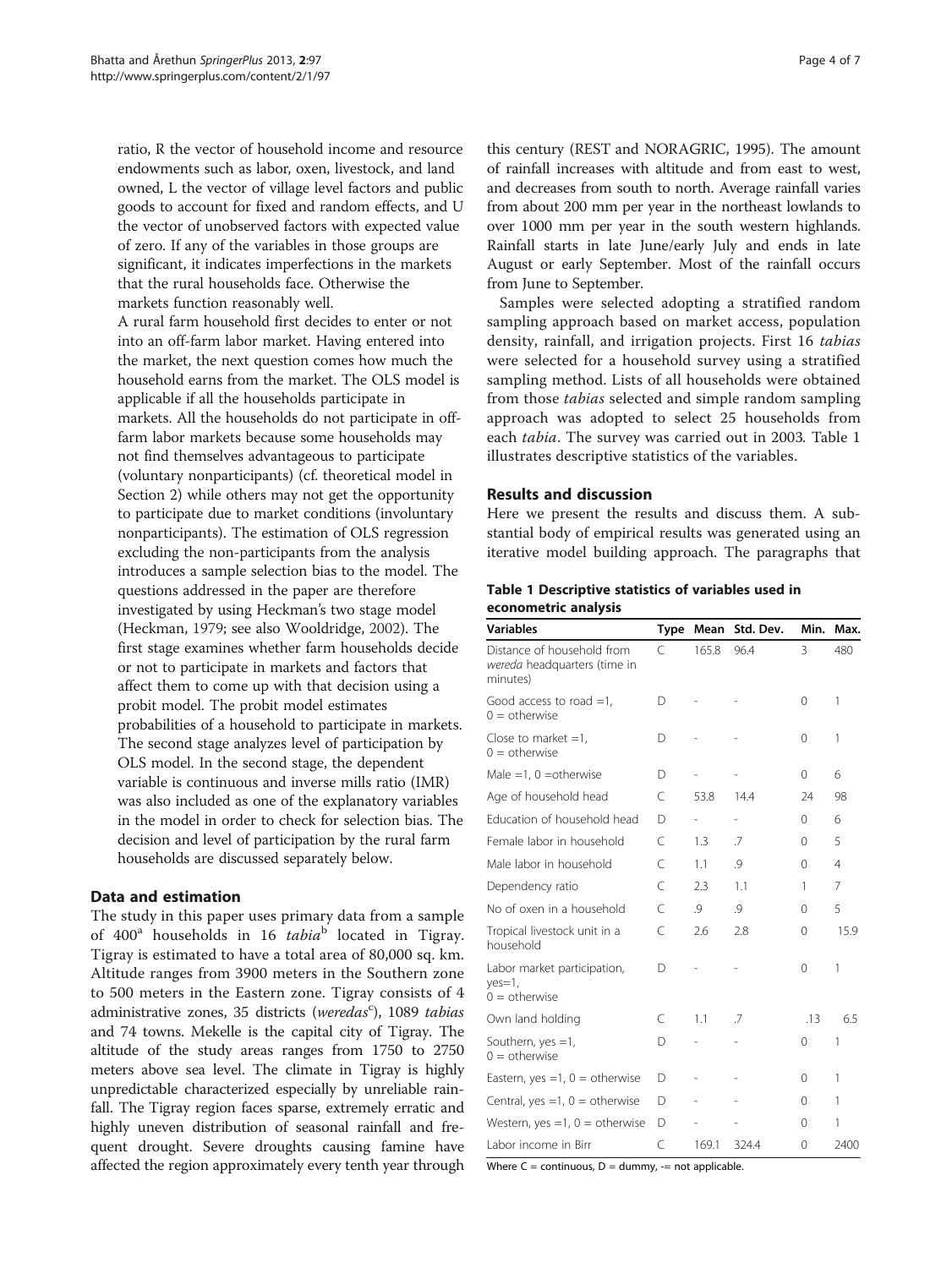follow summarize the results of the models having the best specification. Here, it should be noted that some of the models contain coefficient estimates of low level of statistical significance; the inclusion of such coefficients, all of them have the expected signs, did not affect the remaining estimates. We took misspecification problems such as non-normality of residuals, heteroscedasticity, multicollinearity, omitted variables, and wrong functional form into account while estimating (Gujarati, [2003](#page-6-0); Wooldridge, [2002\)](#page-6-0).

The Jarque-Bera normality test and chi-square test of goodness of fit indicated that the residuals were normally distributed. According to variance inflation factors (VIF), which all were less than 10, the models did not have the serious problem of multicollinearity.

#### Decision to participate

The probit results explaining the household's decision to participate in low-skilled off-farm labor markets are reported in Table 2.

In line with the expectations, the coefficients of male head of the household, male labor in the household, female labor in the household, and southern zone were significantly positive meaning that male headed households having more male and female labor which are located in southern zone significantly increased the

#### Table 2 Probit results of households' decision to participate in labor markets

| Variable                                          | Coefficeint   | Std. err.    | t-stat.      |
|---------------------------------------------------|---------------|--------------|--------------|
| Distance to wereda headquarters                   | $-6.30E - 04$ | 8.60F-04     | $-0.73297$   |
| Market access<br>(good=1, 0=otherwise)            | $-0.19402$    | 0.16333      | $-1.1879$    |
| Road access<br>(good=1, 0=otherwise)              | 3.44F-02      | 0.152        | 0.22629      |
| Sex of household head<br>$(male = 1, 0 = female)$ | 0.4611        | 0.19552      | 2.3583***    |
| Age of household head                             | $-1.47F-02$   | $5.15F - 03$ | $-2.8573***$ |
| Consumer worker ratio                             | 4.58F-02      | 8.19F-02     | 0.5595       |
| Education of household head                       | $-0.26426$    | 0.16636      | $-1.5885$    |
| Male labor in the household                       | 0.17305       | $9.04F - 02$ | 1.9134*      |
| Female labor in the household                     | 0.24278       | 0.10314      | 2.3539***    |
| No of oxen in the household                       | $-6.00F - 02$ | 0.11458      | $-0.52382$   |
| Total livestock unit holding                      | 2.89E-02      | 4.23F-02     | 0.6834       |
| Land owned                                        | 0.11759       | 0.10883      | 1.0805       |
| Population density                                | $-0.20783$    | 0.16592      | $-1.2526$    |
| Estern zone                                       | 2.89E-02      | 0.2193       | 0.13189      |
| Central zone                                      | 0.19045       | 0.19859      | 0.95901      |
| Southern zone                                     | 0.37269       | 0.2141       | 1.7407*      |
| Constant                                          | 7.37F-03      | 0.47096      | 1.57F-02     |

\*. p-value<10%.

\*\*\*. p-value<1%.

likelihood of participation of the rural households in offfarm labor markets. The male headed-households were more likely to participate in a labor market than femaleheaded households. The reason could be that femaleheaded households often lack adult labor to participate and household head himself often participates in labor markets. Further, as we had expected, probability of participation increased with male and female labor endowment in households implying that households did have idle labor which can be supplied to earn extra income. Another reason could be that more labor force relative to land endowments of a household brings declining returns to labor in their own farm and thus making them more beneficial to participate in labor markets. Southern zone was also significantly positive implying that the likelihood of participation by households located in Southern region was higher compared to households located in Western region because of village level fixed and random effects. This result is in line with the finding of Abdulai and Delgado [\(1999\)](#page-6-0), who used the same approach to investigate the similar problem in northern Ghana, that infrastructure and population density are significantly related with the probability of off-farm labor market participation. As expected, probability of participation significantly decreased with age of a household head because younger household heads are more likely to be able to work hard compared to older people. The reason for this could be that working as labor requires physical strength. The empirical results of the probit model in the first stage are consistent with the outcome of the theoretical model derived in Section 2 that a rural household's entry into off-farm labor markets depends not only on market wage rate, but also perhaps more importantly, on household characteristics, income and the number of people in working age belonging to the household and location of the household.

#### Level of participation

Table [3](#page-5-0) presents the results of the regression model with the amount of off-farm wage income as a dependent variable. Male and female labor in the household, and zonal dummies had significantly positive relationship with the amount of income earned from labor markets. Hence, male and female labor force in the household and locational factors not only influence households to enter into labor markets, but also contributes to higher average non-farm wage income. In this stage, sex and age of the household were no longer significant but two other zonal dummies were significant. Sex of household head was no longer significant, although it was significant in deciding to participate in labor markets. It gives much sense emphasizing the role of household head to decide to participate in labor markets, while both the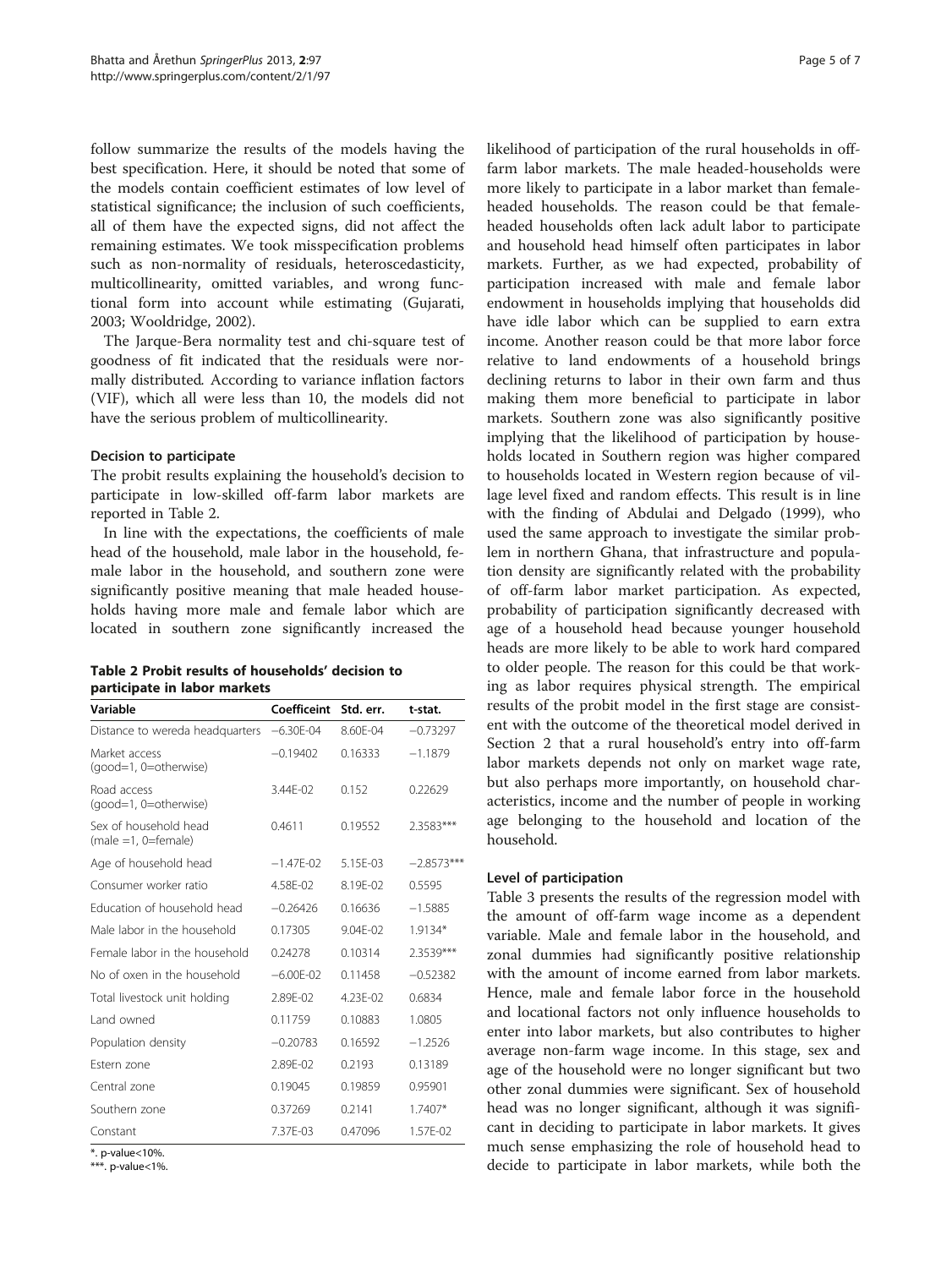<span id="page-5-0"></span>Table 3 OLS results of households' level of participation in labor markets

| Variable                                          | Coefficeint Std. err. |         | t-stat.     |
|---------------------------------------------------|-----------------------|---------|-------------|
| Distance to wereda headquarters                   | 8.59E-02              | 0.15522 | 0.55342     |
| Market access (good=1, 0=otherwise)               | 53.746                | 36.854  | 1.4584      |
| Road access (good=1, 0=otherwise)                 | 35.387                | 29.433  | 1.2023      |
| Sex of household head<br>$(male = 1, 0 = female)$ | 23.857                | 26.669  | 0.89458     |
| Age of household head                             | $-0.99506$            | 0.8828  | $-1.1272$   |
| Consumer worker ratio                             | $-1.2641$             | 12.514  | $-0.10101$  |
| Education of household head                       | $-41.503$             | 29.904  | $-1.3879$   |
| Male labor in the household                       | 36.513                | 15.879  | 2.2995**    |
| Female labor in the household                     | 37.203                | 18.398  | $2.0221**$  |
| No of oxen in the household                       | $-1.5195$             | 21.666  | $-7.01E-02$ |
| Total livestock unit holding                      | 5.2178                | 7.3931  | 0.70577     |
| Land owned                                        | $-14.395$             | 19.041  | $-0.75603$  |
| Population density                                | 11.254                | 39.971  | 0.28154     |
| Estern zone                                       | 170.08                | 45.196  | 3.7632***   |
| Central zone                                      | 69.434                | 27.751  | 2.5021***   |
| Southern zone                                     | 154.9                 | 52.347  | 2.9591***   |
| Lamda (IMR)                                       | 193.07                | 19.556  | 9.8724***   |
| Constant                                          | $-23.942$             | 72.203  | $-0.33159$  |

\*\*. p-value<5%.

\*\*\*. p-value<1%.

amount of wage income and the level of participation increased with the number of males and females in working age within the household. This is in line with the expectation for the reasons explained above in the probit model. Similarly, the coefficients of zonal dummies were significantly positive implying the households' levels of participation in labor market were significantly higher in Eastern, Central, and Southern zone compared to that of Western region because of village level fixed and random effects.

Since the inverse mills ratio (IMR) was highly statistically significant, there was sample selection bias implying that an OLS model that uses only the households participating in the labor markets lead to biased results.

The statistical significance of the variables in the models indicates that the rural households in Tigray face imperfect markets. Market imperfections lead to nonseparable production, consumption and labor supply decisions. A rural household's participation in off-farm labor markets depends not only on market wage rate, but also, perhaps more importantly, on household characteristics, income and resource endowments of the household, and location of the household. Conclusions from the neoclassical model therefore do not hold in resource-poor rural economy such as Tigray. The imperfections in markets limit the optimum production and consumption choices.

#### Summary and conclusions

Labor is one of the most important assets of rural households. In many cases, it is the only productive asset for land-poor households available for allocation in developing countries. Allocation of the labor in households is therefore important for their livelihood and food security. Because poor people in a developing country like Ethiopia face continuously declining farm productivity due to excessive dependence on agriculture and environmental factors, it is very important whether the households allocate their labor to off-farm labor markets or not. Additionally, since most of the households did not have any specific skills and had very low level of education (most of them are illiterate) in the study area, barriers of entering low-skilled off-farm labor market is important. The aim of the study in this paper was therefore to examine rural farm households' participation in low-skilled off-farm labor markets and to investigate factors that influence (or is correlated to) the participation. First we theoretically investigated the problem by using a household model where a rural household maximizes utility subject to constraints due to time, production, cash and budget. The outcome of the household model indicated that the household wage rate deviates from the market wage rate if the household faces a binding cash constraint (i.e., μ>0). As a result, the household cannot get rid of shadow wage rate. As long as the cash constraint is binding (i.e.,  $\mu \neq 0$ ), household shadow wage rate is higher than the market wage rate making the household not beneficial to participate in a labor market. It is the shadow wage rate which decides whether a household would participate or not in a labor market. If the shadow wage rate lies within "price band" (cf. Key et al., [2000\)](#page-6-0), the household becomes self sufficient and will not participate in a market (cf. Sadoulet and de Janvry, [1995\)](#page-6-0). In contrast, the household will participate in a market if the shadow wage rate lies above the price band. This relation has an important policy implication that it is the cash constraint that obstructs rural households in entering into a market of off-farm wage activities. It is necessary to remove the cash constraint of rural households in developing countries so that the rural poor will participate in labor markets and become less dependent on subsistent farming resulting in less land degradation. This holds true in general.

As discussed above, off-farm labor market participation by a rural household depends on the width of the price band and the value of shadow wage rate. The width of the price band depends on transaction costs, shallow markets, price risk and risk aversion. Shadow wage rate is determined internally at the household